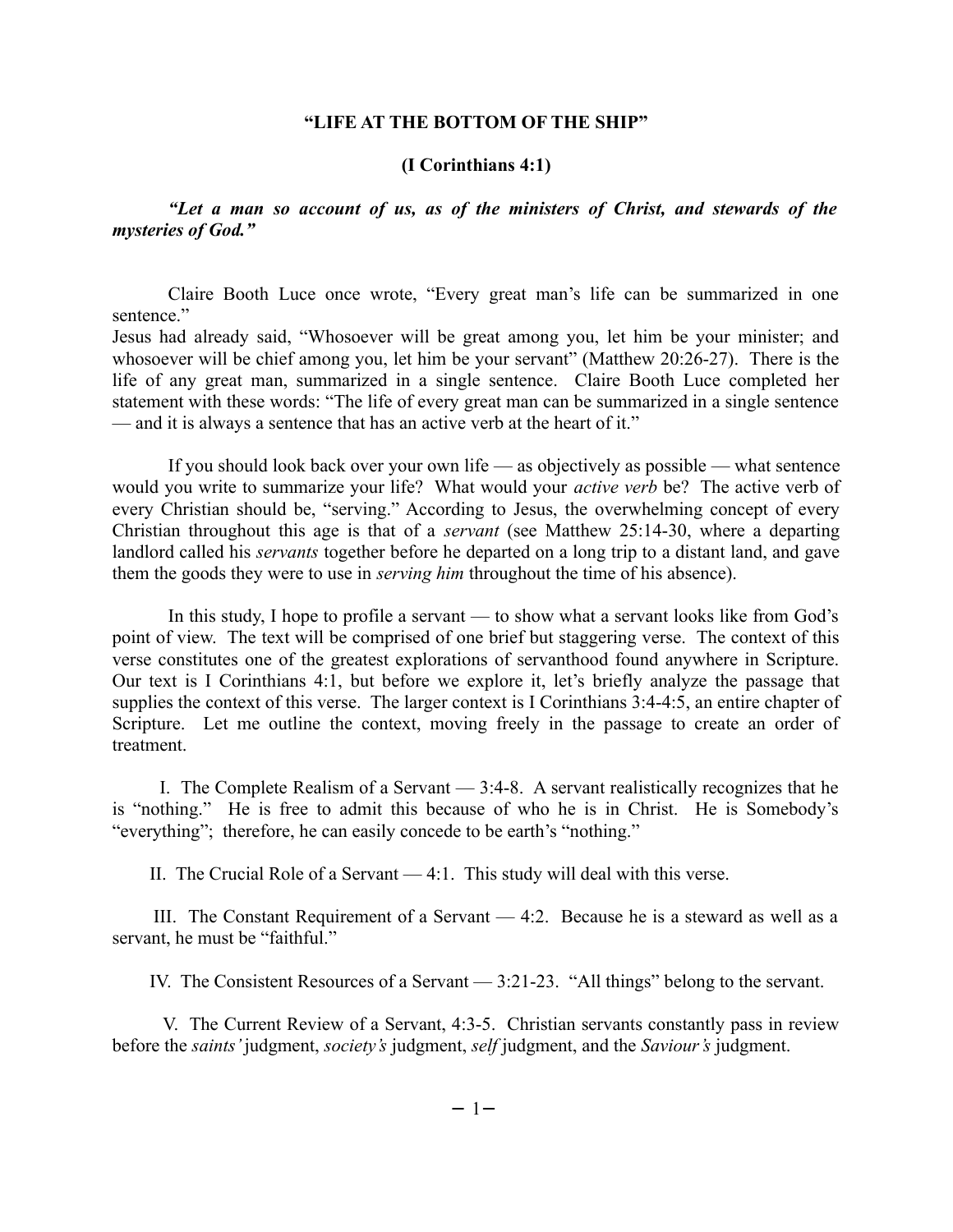VI. The Coming Reckoning of the Servant, 3:9-15. Every Christian servant will be appraised for approval at the Judgment Seat of Christ.

 VII. The Compassionate Reward of the Servant, 4:5. *We* think that Jesus is "picking us to pieces" to see if He can find something to *condemn* in us, but He is actually examining us to see if He can find anything in us to *commend*.

These premises underlie the text: (1) *All* believers are *servants* and *ministers.* (2) *Each* is to have his *own God-given ministry.* (3) By *command*, there is to be *one ministry* commonly done by *all* believer/servants. Matthew 28:19 commands all believers to "turn people into disciples," and no servant should engage in any ministry that does not accomplish that.

In this study, we will seek to discover the *crucial role* of the servant/minister. Paul said, "Let a man so account of *us* (major emphasis), as of the ministers of Christ, and stewards of the mysteries of God." How do you want people to think of you? Some people want to be thought of as powerful, some as wise, some as wealthy, some as successful, etc. How do you want people to think of you? Here, Paul tells us how a Christian should want people to think of him. "Let a man esteem us this way," or "let a man think of us this way." The verb "esteem" or "think" ("account" in the KJV) is in the present imperative, so it says that this is the way we should want people to think of us *all the time, and that our lifestyle should command this evaluation.* Stand warned, dear friend, because this verse contains a tough ethic for a Christian to pursue.

There is a double profile of a Christian in this verse. Christians are *ministers of Christ* and *stewards of the mysteries of God.* The word translated "ministers" might better be translated *slaves* (as we shall see), so the two key words are conveniently "s" words. Christians are to be thought of as *slaves* and *stewards*. Slaves *of Christ*, so their entire tenure and kind of slavery is to be determined by Christ Himself and by their relationship with Him. Stewards *of the mysteries of God*, so their entire stewardship is a stewardship of *truth*; indeed, of the "deep things" of His Word.

The word "stewards" means *"managers,"* or overseers, or caretakers, or trustees — and the estate to be managed is that of *God's truth*. God should be able to "turn His back" on you and have no worries at all about the management of His truth! The position of a steward is a position of trust. No wonder, then, that verse two says that "it is required in stewards, that a man be found faithful." Every Christian will give an account of how he heard, received, managed, taught, and propagated God's truth. Did I not say that this verse contains a tough ethic for a Christian to pursue?

 I want to call your particular attention to just one word in this verse, the word translated "ministers." This word is a giant word with a giant history. The Greek term is *huperetes.* This Greek word is a compound word; that is, it is a large word that is created by combining two smaller words. *Huper* is a preposition which means "under" or "underneath." The remainder of the word is the word for *an oarsman on a boat*, a person with his hands locked to the oars, and he rows, either independently or in cadence with someone else. So this word means "an *under-*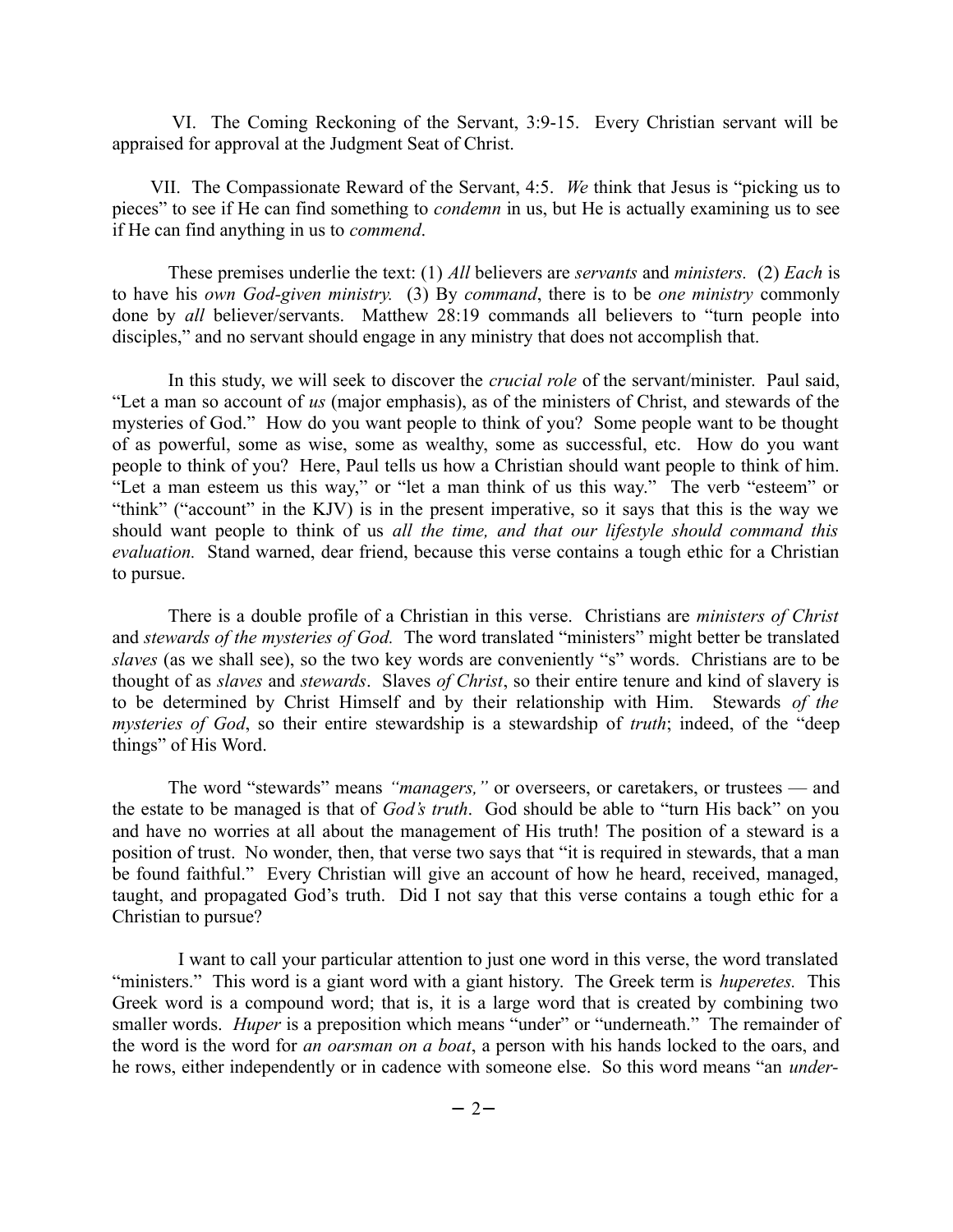*oarsman,"* or "an *under-rower."* "Let a man so think of you," Paul says, "as an under-rower who belongs to Christ." The city of Corinth was a large city of about 600,00 in that day. It was located on a narrow strip of land (called an "isthmus") which connected northern (mainland) Greece with the Pellopenesian Peninsula of southern Greece. A modern counterpart is the Isthmus of Panama, which connects North America and South America. So Corinth was a maritime city. There were sailors everywhere, because the city was on a main east-west trade route. Ships and goods were transported by tramway across that narrow strip of land to prevent the long and sometimes dangerous trip through the Mediterranean Sea around the Peninsula.

Anyone who has ever visited Athens, Greece, probably saw more history than he realized. To look in any direction from Athens, Greece, is to look at the inception of western civilization. If you stood on Mars' Hill, from which Paul preached when he was in Athens (Acts 17), you could look in a westerly direction, and see the setting sun shimmering like silver or gold on a bay of water. It is called the Bay of Salamis. You are a part of western civilization today instead of Oriental civilization because of a naval battle that was fought in the Bay of Salamis. The battle was fought between the navies of Greece and Persia. This battle forms a part of the background to the Biblical book of Esther. The naval firepower of the Persians seemed to be much greater than the naval firepower of the Greeks — and yet the Greeks won the battle, and their victory secured western civilization. The Greek navy seemed to be tiny and ill-equipped compared to the Persian navy. But they used a strategy that the Persians did not anticipate.

The Persian ships were long, wide, flat, and heavy. Each side of the ship had only one set of oars and oar locks running nearly the entire length of the ship. The ships were not easy to maneuver in the water because they were so large and cumbersome. The Greeks, on the other hand, created a ship that was very narrow, very tall, very streamlined, and very light in the water. Instead of *one* set of oars on each side of these ships, the Greeks installed three tiers of oars and oar locks on each side of the ship. There was a tier of short oars at the bottom of the ship, a tier of intermediate-length oars on the middle level, and a row of long oars at the upper level. All of the oars reached to the same depth in the water, and they were so spaced that, if they were rowed in cadence, maximum speed could be quickly attained by the ship. Because of the three tiers of oars, these tall and fast ships were called *triremes*. They could be maneuvered very rapidly in the water and skimmed fast over the sea. The Greeks tapered the front of each of these ships into a sharp point, and then they covered the point with sharp metal (like a sharp, cutting knife). This strange procedure was a significant part of their strategy in defeating the Persian navy in the Battle of the Bay of Salamis.

When the Persians confidently sailed in formation into the Bay of Salamis, the Greeks shocked them by charging their ships nose-to-nose. Each Greek ship moved rapidly toward the nose of its chosen Persian counterpart. It appeared that they were stupidly going to ram the Persian ships. At the last minute, each Greek ship veered to the right, cutting right down the side of the Persian warship. As they sped down the side of the Persian ship, the higher oars sank into the water at a sharp downward angle and propelled the boats forward at close range with the Persian ships. The sharp metal point, the "knife" at the front of the ship, did the work it was designed to do. It sheered off all the oars on that side of the Persian ship, leaving it to turn slowly in a circle. Then the Greek ship quickly maneuvered to the other side of the Persian ship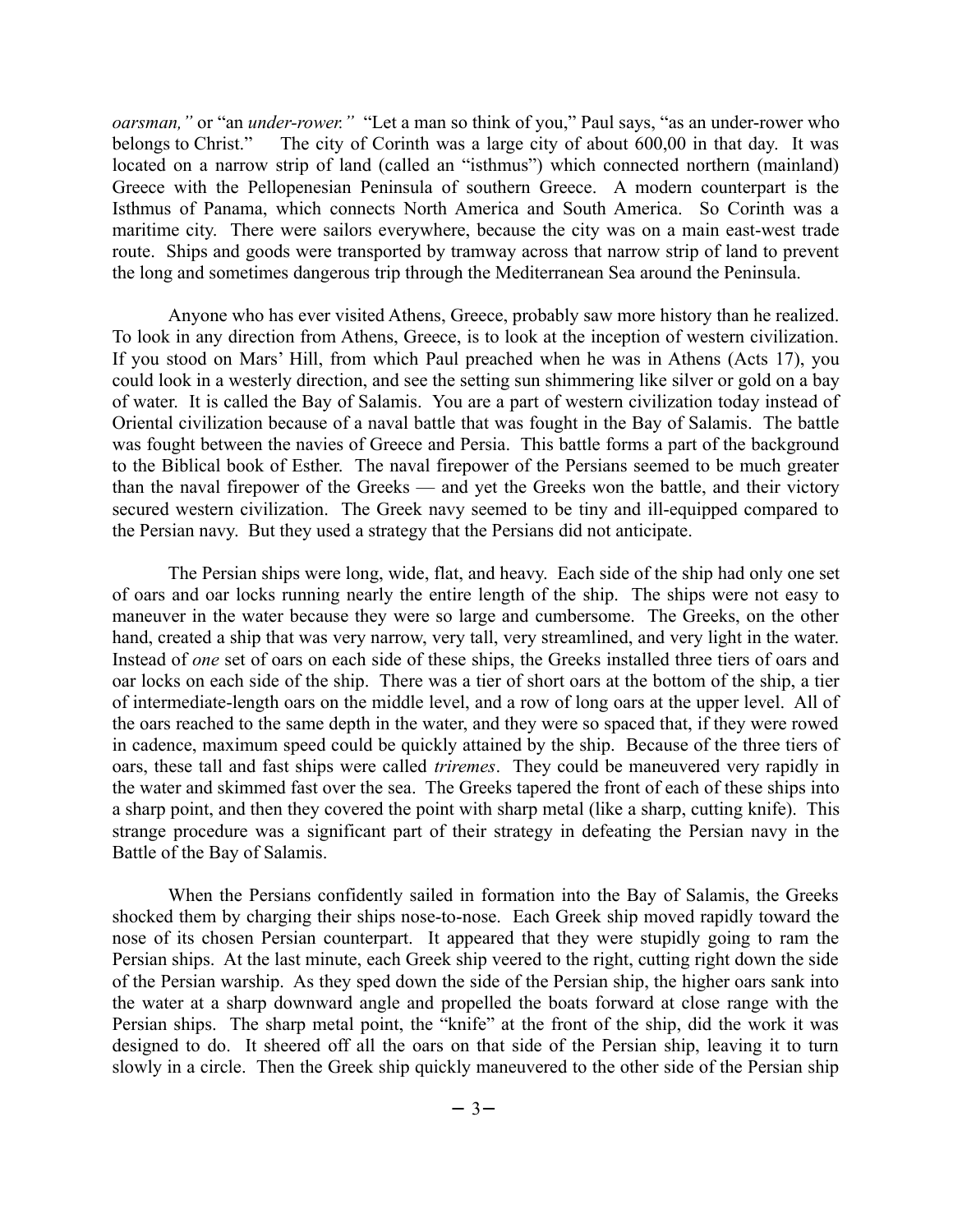and repeated the act on the other side. Now the Persian ship had no oars, and was dead in the water. The Persians were helpless and at the mercy of the Greeks, who then took deliberate steps to secure a victory against the powerful Persian fleet. This victory proved to be one of the most significant military victories in world history.

The word Paul used in I Corinthians 4:1, the word translated "ministers" in your English Bible, is the word for that galley slave down in the lowest part of the ship. He was known as an *huperetes,* or an "under-rower." So what is a Christian to be like? How is he to think of himself? *As a slave who lives constantly at the bottom of the ship*! So God did not save you to make you happy, or healthy, or rich. God saved you to place you in a slave's position at the bottom of the ship. Why? Is He trying to abuse or mistreat you? Not at all! He places you in this position because the personification of greatness in His Economy is that of servanthood.

The oarsman was captured outside the ship, brought aboard the ship, installed in one seat, locked into place by a metal lock around his ankle, and might remain there for the rest of his life! He would likely sit in that seat until death. His total life was under someone else's control, and his total endowment came from some else! I repeat, he will likely never leave the ship alive. Once he was seated, he was a dead man on furlough. Are you thinking carefully? Have you ever seen anything resembling this in your church? Usually, the church is operated by the same standards that prevail in the world. Clout, competition, comparison, human intelligence — these are the standards by which the church is operated — and these standards are the governing standards of the world. What does it mean to be an *huperetes*, an "under-rower" at the bottom of the ship?

## **I. A MATTER OF CADENCE**

To be an "under-rower" in Paul's day was a matter of *cadence*, and so should it also be for a Christian. You see, there was a cadence captain who stood in a place at the front of the ship's hold, a place that was visible to all of the galley slaves. If you have seen any of the great Olympic rowing races, you have seen the counterpart to this person in the shell (the boat), calling out the oarsmen's cadence which keeps them rowing together.

The galley slave had only one assignment. He was to *keep his eyes on that captain*, listen for his orders, and row in cadence with those orders. He was just to follow the cadence of the captain's orders, and everything else would take care of itself. The same is true in the Christian life. Robert Browning said, "He who keeps one thing in view makes all other things serve." In those words, he defined the galley slave's vocation — to keep the Captain in view, obey his orders, and make all other things serve. Someone said, "When Jesus Christ is Lord, nothing else *can* be; when He is not Lord, *anything* else can be." The decision to allow Jesus Christ to be Lord greatly solidifies and simplifies life. It resolves the frustration which someone called "The Mixed Management Syndrome."

In her great book entitled God's Joyful Surprises, Sue Monk Kidd wrote: "One night in February when the wind whistled around the house, I walked into my daughter Ann's room and came upon her idly pushing the inflated, plastic clown she had received at Christmas. It was one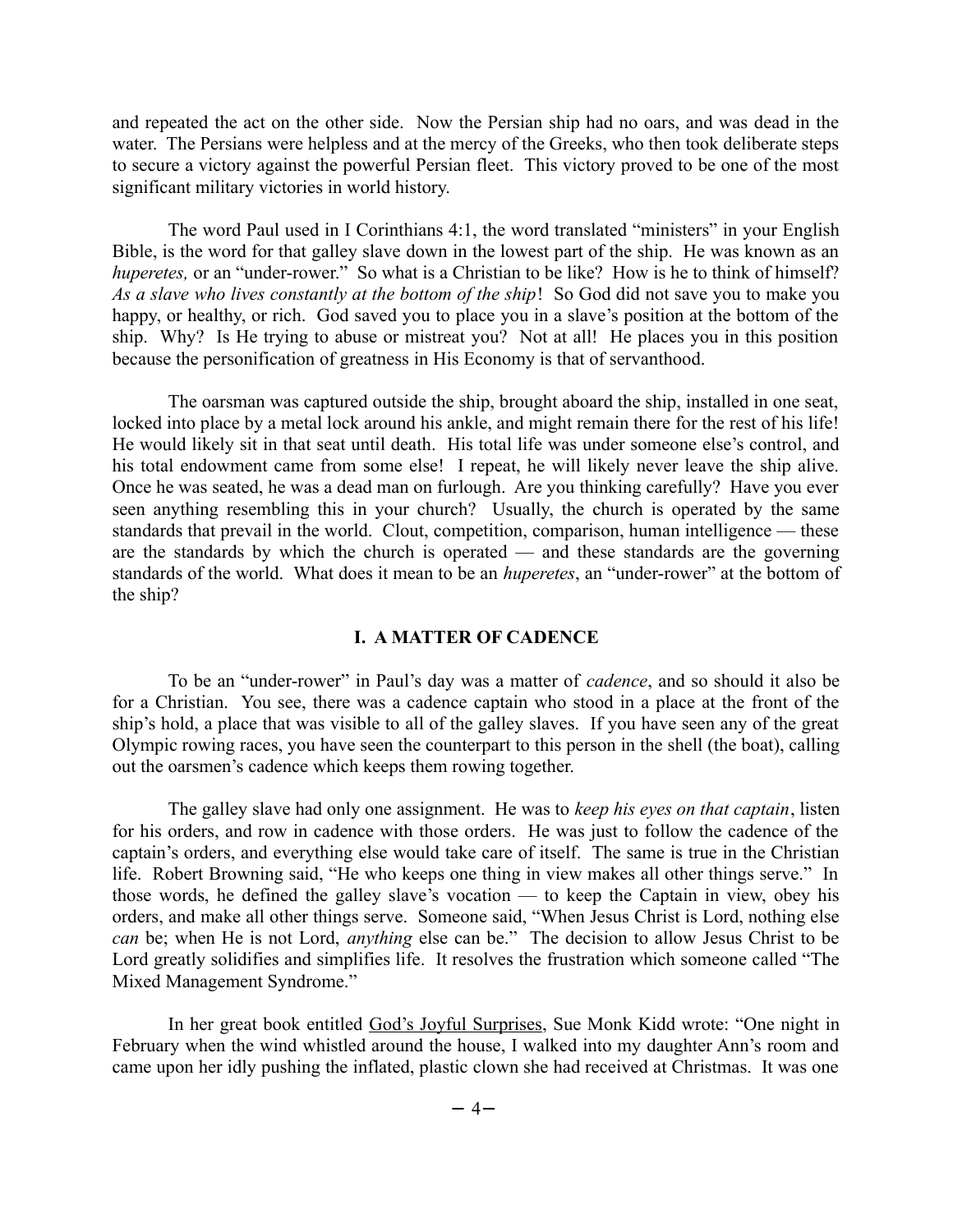of those punching toys that always returns upright to its rounded base, no matter how far over it is pushed. I watched the clown flop back when Ann poked it, then roll up on its base, which had remained stationary on the floor due to some kind of grounded center. *A grounded center!* That was what I needed. A center that remained still when the rest of me shifted. Something in that toy kept it balanced from the center out, so that whichever way it fell, it came up again. So it was always kept upright, or restored to upright when it fell. That's what I needed to be whole, and to help me meet the varying demands of each day, while living intimately with God as well. What does it mean to have 'a Christ-centered life?' Could it mean more than we have realized? Through a toy clown, I was helped to understand what it meant to have Christ as the center of my life."

The galley slave on board a Greek ship was like any other kind of slave. He had no will of his own, no rights of his own, no property of his own, and no schedule of his own. He didn't even know where the ship was going! He might not even know when it had arrived! It was not his responsibility to check on the other oarsmen, or even on himself. He had only one commission — to watch and obey the cadence captain. He rowed to the "captain's beat." Christian, the Bible says that "the steps of a good man are ordered by the Lord." It is also true that the *stops* of a good man are *orchestrated* by the Lord, and the *stumblings* of a good man are *overcome* by the Lord, and the *schedule* of a good man is *overseen* (and *overruled*, if necessary) by the Lord. The Lord orders everything; our assignment is to watch Him and obey Him! *The Christian life is simply a rhythm determined by a Captain*.

What if the members, or organs, or cells of my body (or yours) acted like many members of the Body of Christ act? My body goes by a rhythm, a cadence. The heart beats by a cadence, the lungs breathe by a cadence, I follow the reasonable cadence of a regular schedule, etc. The Christian is to go by a cadence, by a rhythm, by a beat that originates in his Captain, Who is high and lifted up, and is to be kept in plain view.

## **II. A MATTER OF COOPERATION**

 To be an under-rower on a Greek ship was a matter of *cooperation,* and so should it also be for a Christian. There were at least 150 oars on each side of the ship, with 50 at each level. If the ship was going to be mobile and swift as designed and desired, the oarsmen had to row "in sync." Their common focus on the captain and following of his commands guaranteed that they would row together. In the same manner, one of the key words of the New Testament for Christians is the word, "together." If even one oarsman failed to row in cooperation with the others, the efficiency of the ship could be destroyed, and battles, wars, and lives could be lost, not to mention the ship itself. Unless the whole crew won, no one won.

The concept of cooperation is very familiar in the sports world and in the business world (and perhaps by default, in the domestic world). Every coach knows that he may have a group of all-stars on his team, but unless he can bring them to work together as a team, they will not win.

In 1999, the San Antonio Spurs won the NBA basketball championship. They had a star player who had won almost all the honors that were available on a basketball court in the NBA.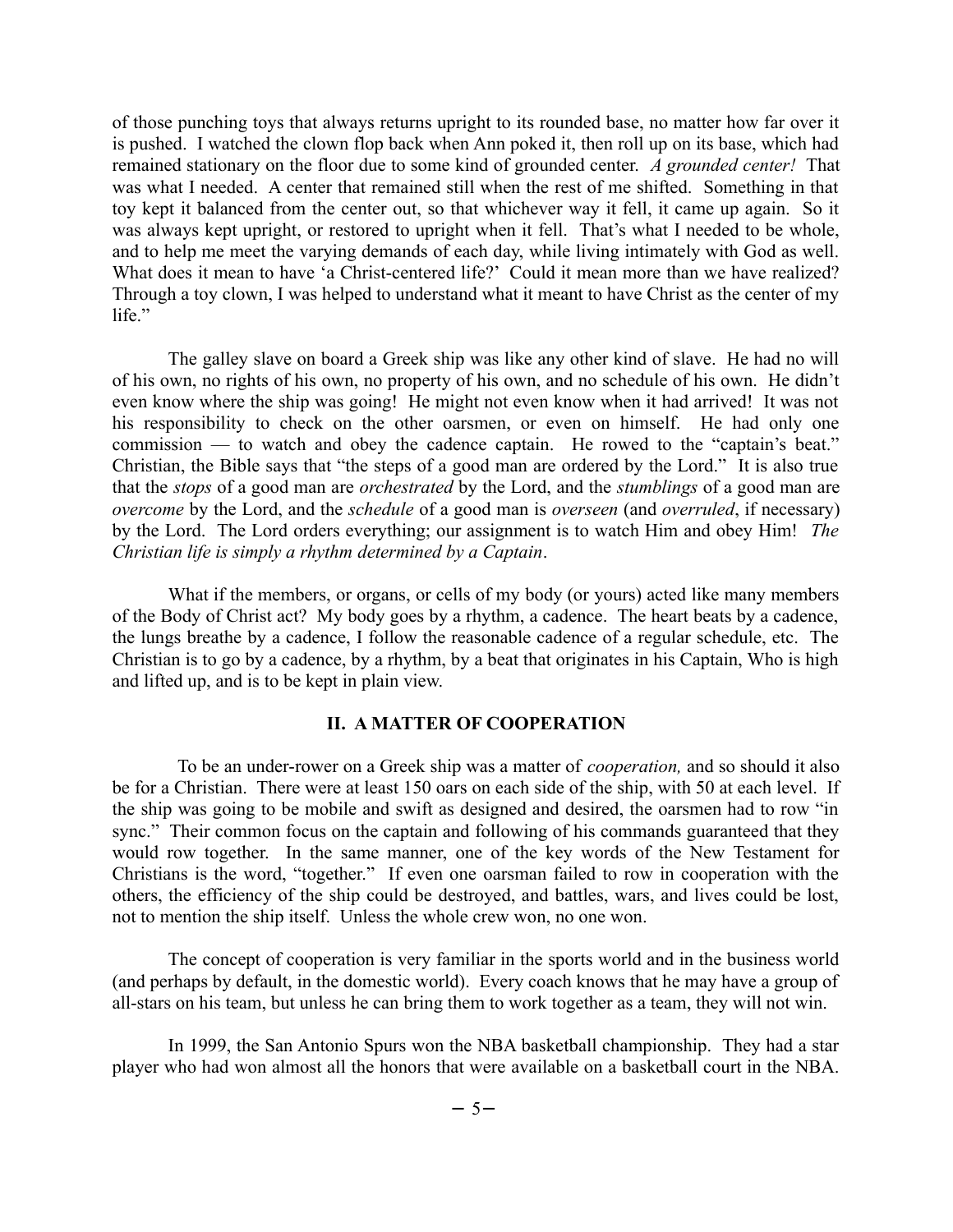His name was David Robinson, and he was clearly established in a super-star status with the Spurs. However, though he had amassed many individual honors, his team could not win an NBA championship. However, two years ago, the Spurs signed Tim Duncan, an All-American for Wake Forest University, when he graduated from college. This created a problem on the Spurs, because both Robinson and Duncan are seven feet tall — and they both are superstars. It was evident that the Spurs had an even bigger (forgive the pun) problem now — how to get two seven-foot superstars to play together, not to mention the necessity to play with the other team members. Not to worry! David Robinson, a devout Christian, subdued his individual talents, status and statistics to the welfare of the team. His scoring average dropped to about half of what it had been previously. He deliberately deferred to the talented Duncan, and accepted something of a supportive role on the team he had led from the beginning of his NBA career. This move on Robinson's part was probably to be commended more than his ability and success as an NBA player. His subordinate position was surely far more difficult than the attainment of the other honors! And because he did it, the Spurs brought home their first NBA championship! David Robinson was able to see that individual records may be fine for the history books, but what matters far more is the performance and success of the entire team.

C. S. Lewis combined the two ideas of *cadence* and *cooperation* when he wrote this great paragraph in his great book, The Problem of Pain: "Every player must by all means touch the ball and then immediately pass it on. To be found with it in your hands is a fault: to cling to it, death. But when it flies to and fro among the players too swift for eye to follow, and the great master Himself leads the revelry . . . then indeed the eternal dance 'makes heaven drowsy with the harmony.' All pains and pleasures we have known on earth are early initiations in the movement of that dance . . . As we draw nearer to its uncreated rhythm, pain and pleasure sink almost out of sight. There is joy in the dance, but it does not exist for the sake of joy." Read this paragraph again, meditating on each part. Note in particular the phrase, " . . . and the great master himself leads the revelry." When He calls the cadence and the players cooperate with Him and with each other, victory is in sight.

No one likes a selfish performer, but when people get involved in cooperative performance, it becomes contagious. Each performer is lifted, supported and encouraged by the selfless contribution of all of the others — and the team performs at a much higher level. This is why most good coaches — and most good leaders — speak so often in the first-person plural. "*We* need..." "*Our* effort..." "*Our* goal ..." Each member assumes responsibility for the team performance and for the team product. Each member shares the glory — and accepts the blame. The sound of the individual instrument is blended with all the others, making a symphony instead of a cacophony (a mix of discordant sounds).

Mary Beth Jones wrote, "Once Jesus began His public ministry, He wasted no time in forming a team. Even the Son of God knew that He could not change the world alone." Though His team had several strong-minded and different individuals on it, He built them into a cooperating team, a team on which these strong-minded individuals agreed to agree.

With three levels of oarsmen and 150 oars, it was necessary that the oars cut into the water simultaneously — stroke after stroke, mile after mile, battle after battle. The same thing is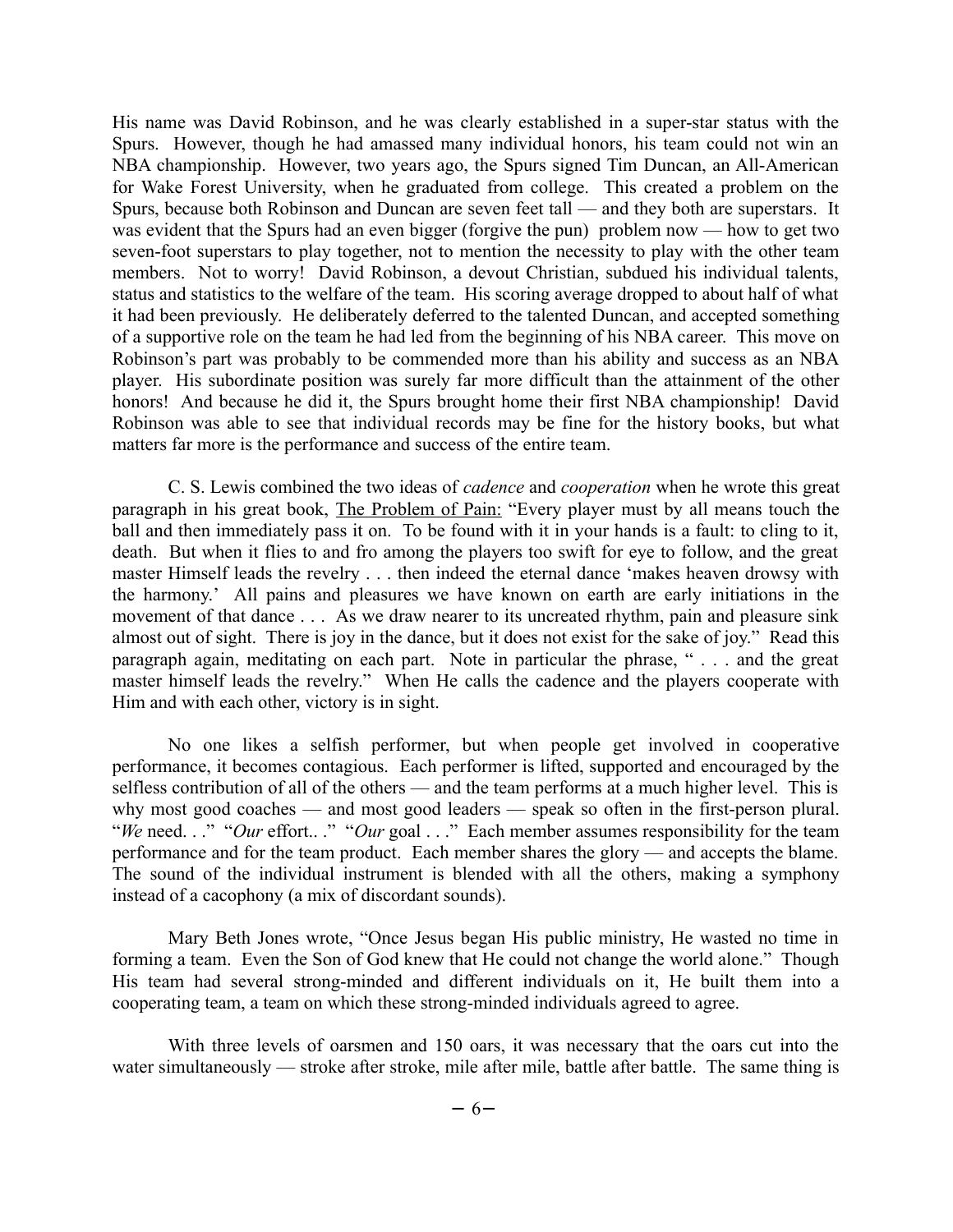true in the Christian life. It is clearly a matter of cooperation.

## **III. A MATTER OF COMMITMENT**

To be an "under-rower" on a Greek ship was a matter of *commitment*, and so should it be for a Christian today. Even the galley slave's commitment was determined by the captain he was assigned to follow and by the government which owned him. Even so, a Christian's very commitment is not to be determined by himself. That would be a total violation of the Lordship of Christ. His commitment is to be determined by the decisive decree of his Captain and Owner. Every Christian should know that he is not his own, that he has been bought and paid for at a fearful price, and that he is to glorify the One who bought and owns him.

It has been said that "when you resign yourself to mediocrity, your resignation is accepted." A boy came home from school one day with a black eye. His mother demanded, "Who gave you that?" He retorted, "Mom, nobody *gives* you one of these; you have to *fight for it!*" Will you resign yourself to mediocrity, or make the commitment that will enable you to fight through to victory?

A father arrived home from work one evening. His young son bounced up into his lap and hugged him. The father asked, "Have you been a good boy today?" "No," the boy answered. Then have you been a *bad* boy today?" Again the answer was, "No." "Well, if you haven't been a good boy and you haven't been a bad boy, what *have* you been?" "Oh, just comfortable," was the boy's smug reply. Many Christians are actually not very "bad," but neither are they solidly committed to the assigned task. If you observed them regularly, you would have to say that they are smugly comfortable. However, in the New Testament, a Christian's "comfort" is miraculously supplied by the "Comforter" while at the battlefront. Commitment is far more to be desired than comfort. To be an under-rower aboard "the good ship Zion" requires commitment.

# **IV. A MATTER OF CONTINUATION**

To be an "under-rower" on a Greek ship was a matter of *continuation,* and so should it be for a Christian today. An "under-rower" often did not come out of the ship alive. When the "under-rowers" on a Greek ship came out, it was because they were carried out — dead. Their vocation was a "one-way trip."

No Christian you know is a literal slave today, chained to a seat, owned by another, and forced to live in a slave's confinement. But the same goals are to applied in a modified way. Christians are not "bought slaves" only; they are also "bondslaves." "Bondslaves" have been purchased and set free, and then they have bound themselves over voluntarily to the master who bought them. If they are free, only a commitment that has persistence at the heart of it will keep them faithful. And this is the precise nature of the Christian life — it calls for "a commitment that has persistence at the heart of it." A poet promoted persistence with these words:

"One word won't tell folks who you are — You've got to keep on talking;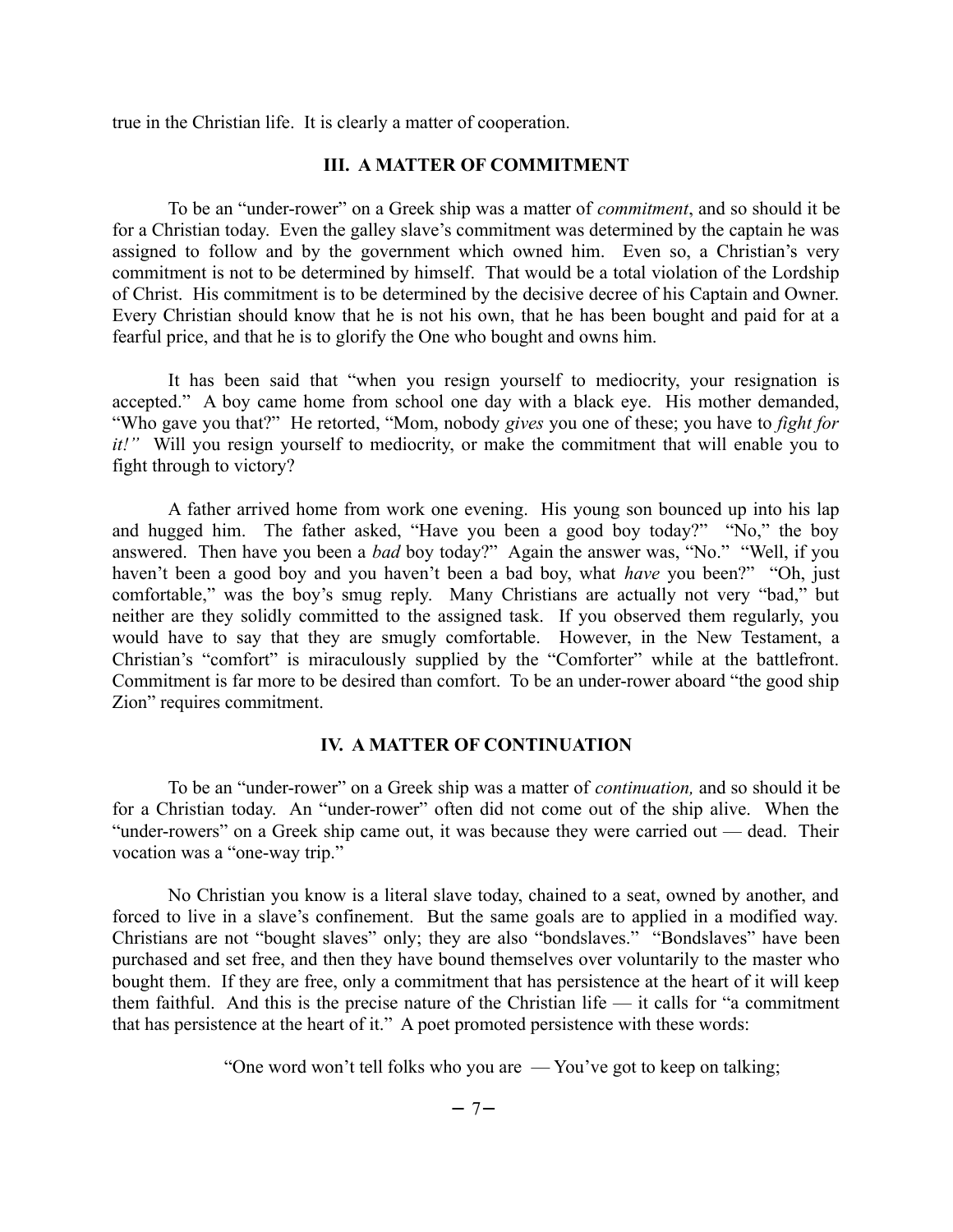One step won't take you very far — You've got to keep on walking;

One inch won't make you very tall — You've got to keep on growing; One trip to church won't tell you all — You've got to keep on going."

I have an evangelist friend whose life's motto and motive are expressed in the two words, "Plough On." He wrote a "poem" which expresses it. The poem says, "Plough on, plough on, plough on, plough on, plough on, plough on . . ." It has a lot of stanzas, but you've gotten the point. Being an "under-rower" for Christ requires continuation or persistence.

## **V. A MATTER OF CONDESCENSION**

Finally, to be an "under-rower" for Christ is a matter of *condescension*. Humility is a top priority for a successful "under-rower." The "under-rower" on a Greek ship received no honor whatsoever; only the Captain was visible to the outside world.

Remember that the "under-rower" was near the bottom of a narrow ship. With 150 oarsmen, someone surely would get seasick on a voyage or during a fight at sea. When he "heaved," his product would fall to the lowest place on the ship. So the "under-rower" might be covered with the refuse of someone else's sickness. So his position was a humble one, even if he did not concur with his assignment. He may get *callouses*, but he got no *credit.* He may get *fatigue*, but he got no *flowers.* 

Now the punch line of the message. All that an "under-rower" did had one purpose to it: He moved the oars and the ship at the command and cadence of another — *so that others could reach their destination*! This is, indeed, a demanding ethic. Anders Nygren said, "There is no tree that bears fruit for its own use; the sun does not shine for itself. It is only man and the devil that in everything seek their own."

Simone Weil said that two great forces rule the universe: *gravity* and *grace*. Gravity causes one body to attract other bodies so that it continually enlarges by absorbing more and more of the universe into itself. This same force operates in human beings. We too want to expand, to acquire, to swell in significance. Grace is the only exception to that rule. Grace begins in a heart whose only ground for blessing others is its own desire to do so. The whole focus of the gracious person is on others, not on himself.

Charles Plumb was a United States Navy jet pilot in Vietnam. After 75 combat missions, his plane was destroyed by a surface-to-air missile. Plumb ejected and parachuted into enemy hands. He was captured and spent six years in a communist Vietnamese prison. He survived the ordeal and now lectures on lessons learned from that experience.

One day, when Plumb and his wife were sitting in a restaurant, a man at another table came up and said, "You're Plumb! You flew jet fighters in Vietnam from the aircraft carrier Kitty Hawk. You were shot down!" "How in the world did you know that?" asked Plumb. "I packed your parachute," the man replied. Plumb gasped in surprise and gratitude. The man